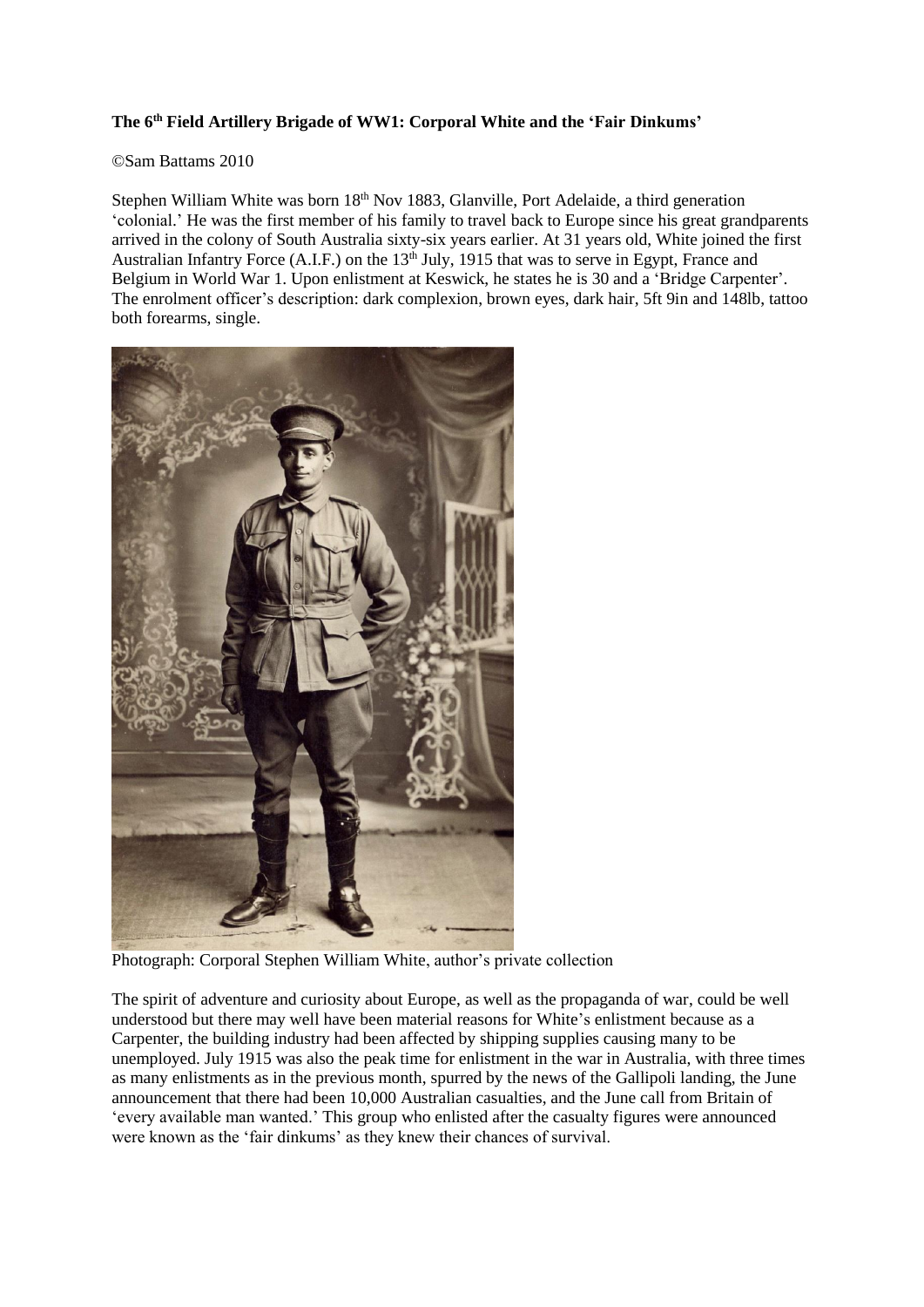It was the handwriting of his mother Linda on the enlistment form for her son Stephen to join the call to arms where 65% of soldier would become casualties. Propaganda posters around this time were targeting mothers of potential soldiers. An Australian recruitment poster for World War 1 read '*Whose son are you?'* Under this slogan, pictured at left, is a man with waistcoat and hat with his fancily dressed mother's arms wrapped around his neck, declaring *'I didn't raise my son to be a soldier'*. A second big bosomed mother on the right, with plainer clothing, is more distantly spaced from her soldier son, shaking his hand whilst patting him on the back and replying to the first mother *'I did'.* Between the divide of these clearly distinguished women are the words '*Enlist today'.*



a Soldier. 'Whose son are you?' Propaganda poster, WW1

White served in the 18<sup>th</sup> Battery, 6<sup>th</sup> Field Artillery Brigade, first Australian Imperial Force. A copy of the story of the 18<sup>th</sup> Battery was to provide some details of his war experiences. This account by fellow Carpenter and later 'Driver' Dyer describes the battery first training as the 34<sup>th</sup> Battery at Artillery Base Camp at Mitcham. They later transferred to Glen Osmond for further training where it became the 18<sup>th</sup> Battery led by Major Dean (later Colonel), and then left Adelaide on the 18<sup>th</sup> October, 1915 to join and form the 6th Field Artillery Brigade in Essendon North, Victoria. A larger group comprising Victorians and Tasmanians then formed the  $6<sup>th</sup>$  brigade, including the  $16<sup>th</sup>$ ,  $17<sup>th</sup>$  and  $18<sup>th</sup>$ Batteries. The brigade left Australia on the 22<sup>nd</sup> November 1915 via Port Melbourne on the cargo passenger liner *Persic*. The 18<sup>th</sup> Battery 6<sup>th</sup> Field Artillery Brigade was declared to be the 'first and only complete Field Artillery Battery to go on active service from South Australia.'

The Battery arrived on the 18<sup>th</sup> December at Pt Suez and spent months near Cairo and Tel-el-Kabir, Egypt, fighting on the Sinai Peninsula. Gunner Melville of the 18<sup>th</sup> Battery repeatedly tells of the 'hard days work' here as well as some illicit pleasures

*August 23rd (Monday) Did hard days work and managed to steal a tin of sardines, 2 tins of treacle, 2 loaves bread and a tin of sardines from Quarter masters store. This might keep us going for a day or two. By the way it is not called stealing here. The goods stick to your hands.*

*(Diary of Gunner Melville)*

The Battery left Alexandria for France in March 1916, arriving in Marseilles, then crossed France via a 58 hour train journey to Le Havre.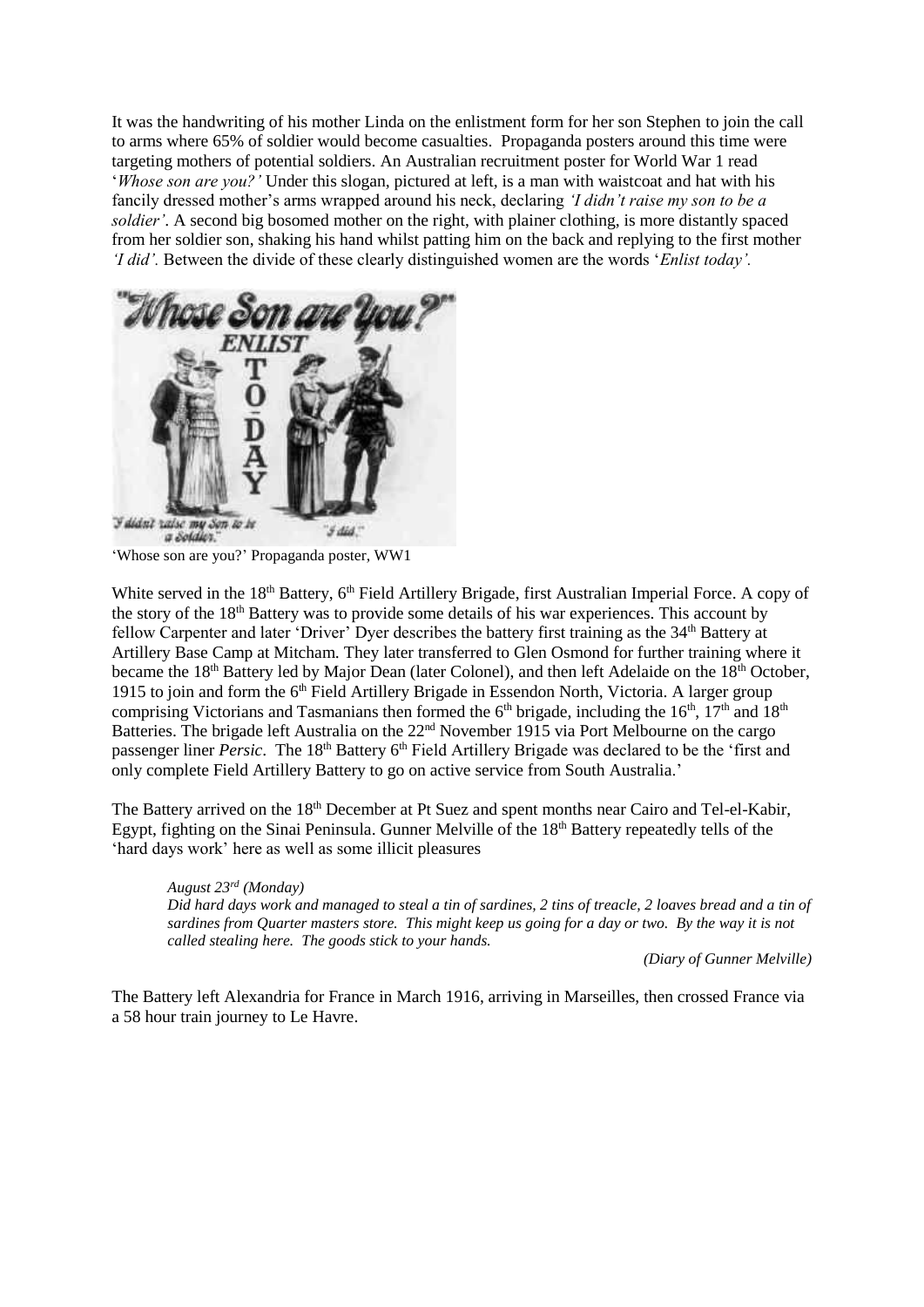

No publication of this image in any form permitted without permission: contact the State Library of South Australia. Photograph: Australian Troops in Egypt negotiating a price for the hire of donkeys near the pyramids at Giza, c1915, Source: State Library of South Australia

The initial battle of the Somme began on  $1<sup>st</sup>$  July 1916 where the  $1<sup>st</sup>$  ANZAC corps suffered 23,000 casualties. Stephen White is first listed as a 'Wheeler' (24/7/1916) and then is promoted to Bombardier (04/08/1917) just before the Menin Gate battle.

In Sept 1916, the  $18<sup>th</sup>$  Battery relieved the  $1<sup>st</sup>$  ANZAC corps at Menin Gate, where they spent the next 17 days and were to eventually spend the winter in terrible conditions. Gunner Colin Twist from the 18th Battery describes these days

*3.9.16 Took Thiepval & Moquet Farm. Had to retire midday from Thiepval with heavy casualties. Fighting all night. Saw two of our planes descend near our lines. One engine trouble and one wounded pilot. 6 wounds from Fokker. 4.9.16 Guns came out of action at 4pm. Fritz started shelling us at 7pm. One horse wounded. Raining* 

*cats and dogs..mud up to ankles. Harnessed up and moved out. Fritz still shelling. Moved about 1 mile and stayed there till morning Absolutely the worst night I have ever experienced. Wet through and foot deep I walked about all night. I think rum saved out lives.*

After a break from the Somme, the  $18<sup>th</sup>$  Battery marched back to the to the region

*28th to 31 Oct What happened between these dates I don't rightly remember. What with forced marches, nothing to eat and no sleep. Mud up to our thighs. It was an absolute nightmare. 1.11.116 Arrived firing line Longneval<sup>1</sup> – Again in the Somme battle. Shot one of our horses – broke his leg in the mud. Shell just missed our dugout and killed 3 men. 2.11.16 Shelling all around. Oh! What a hole – a hell hole. Saw a 'Tank'.*

*(Diary of Gunner Twist)*

Bombardier White was wounded on the 15<sup>th</sup> November, 1916. Gunner Twist and Private Melville wrote in their diaries of the event

1

<sup>&</sup>lt;sup>1</sup> Should read Longueval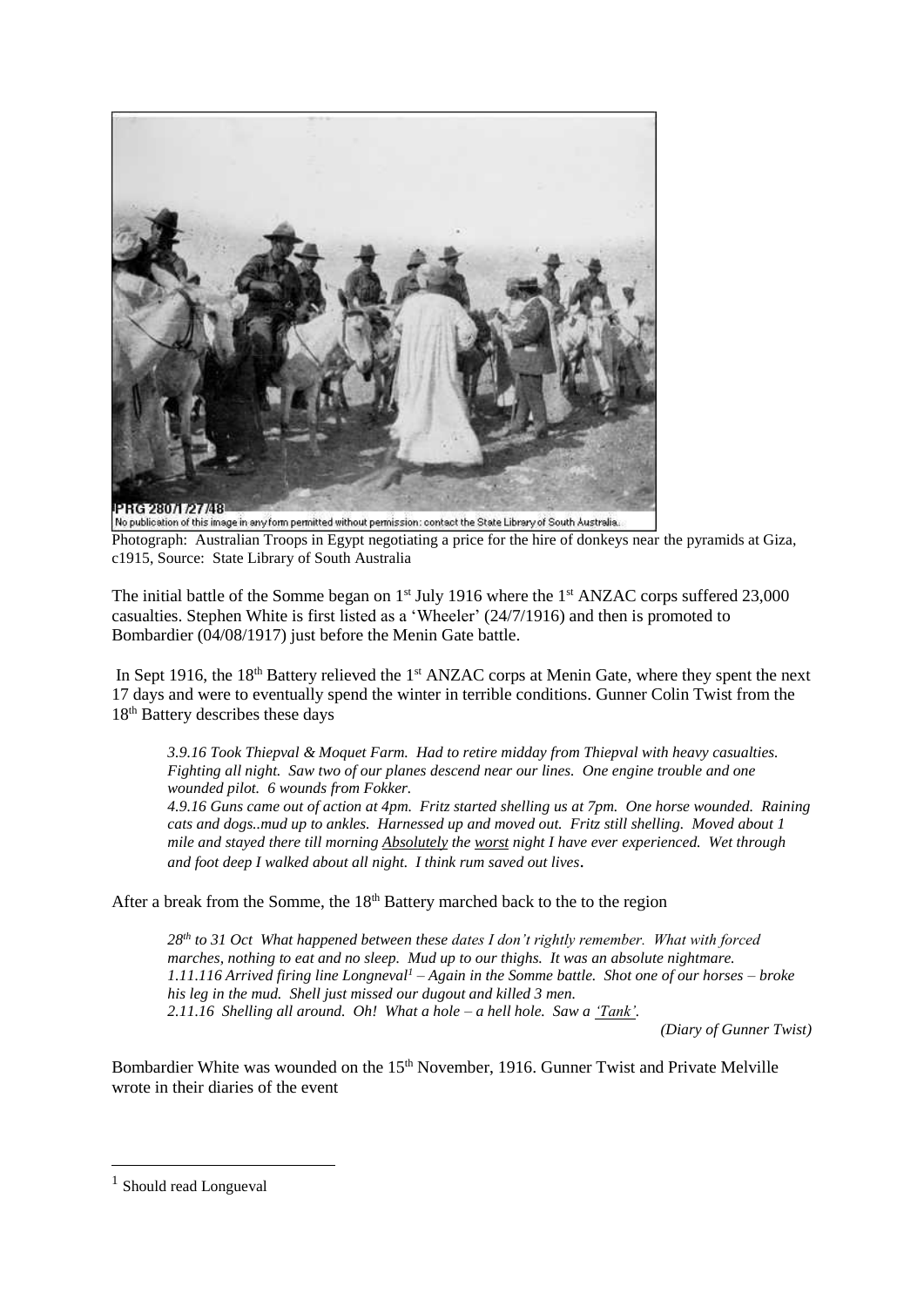*[Top of page] (Gunner Pearce reported missing)*

*15.11.16 Fritz strafed our trenches like hell. Bdr White wounded with bomb dropped from Taube. Shell dropped 10 yards away whilst I was asleep and wounded one horse which had to be shot. (Diary of Gunner Twist)*

*Nov 14th*

*Big stunt in morning. Our lads took some trenches on right. Pearce killed at wagon lines. Recently came in from D.A.C<sup>2</sup> . Fritz strafed pits in evening and killed one wounded one in 16th. Did all night stunt. Barrage. Nov 16th*

*Bomb White wounded at ammunition dump. Fierce weather. Plenty doing. All night barrage. (Diary of Gunner Melville)*

Stephen White would later tell the story of this wounding and the horse being shot.



Photograph: Somme, Winter 1916, Source: AWM

In early Sept 1917 Stephen White spent some time on leave in the UK, returning just before two of the heaviest battles the  $18<sup>th</sup>$  Battery would face....

*Known as the Menin Road Battle it was the most strenuous, drawn out, and dangerous the Battery had been in. Seven members of the Battery were killed and twenty-two wounded)…Menin Road was known as the first step, and Polygon Wood, the second…the Battle for Polygon Wood on the September 26th [1917] was an epic of courage and bravery for all Australian troops engaged…German guns searched and swept the area and only one gun was left in action. Casualties were heavy..The Battery was relieved after twenty-three days in action on the 3rd October and moved back to rest area La Motte near Hazebrouck.* 

(Dyer, 1965, p 21)

The Menin Road battle sent Private Melville back to England due to a severe wound which were known as 'blightys' as they could bring soldiers back to England which was known as 'Blighty.' His cover of shelter in a ditch was almost blown by a 'Lark'.<sup>3</sup>

1

<sup>&</sup>lt;sup>2</sup> DAC – Divisional Ammunition Column,  $1<sup>st</sup>$  AIF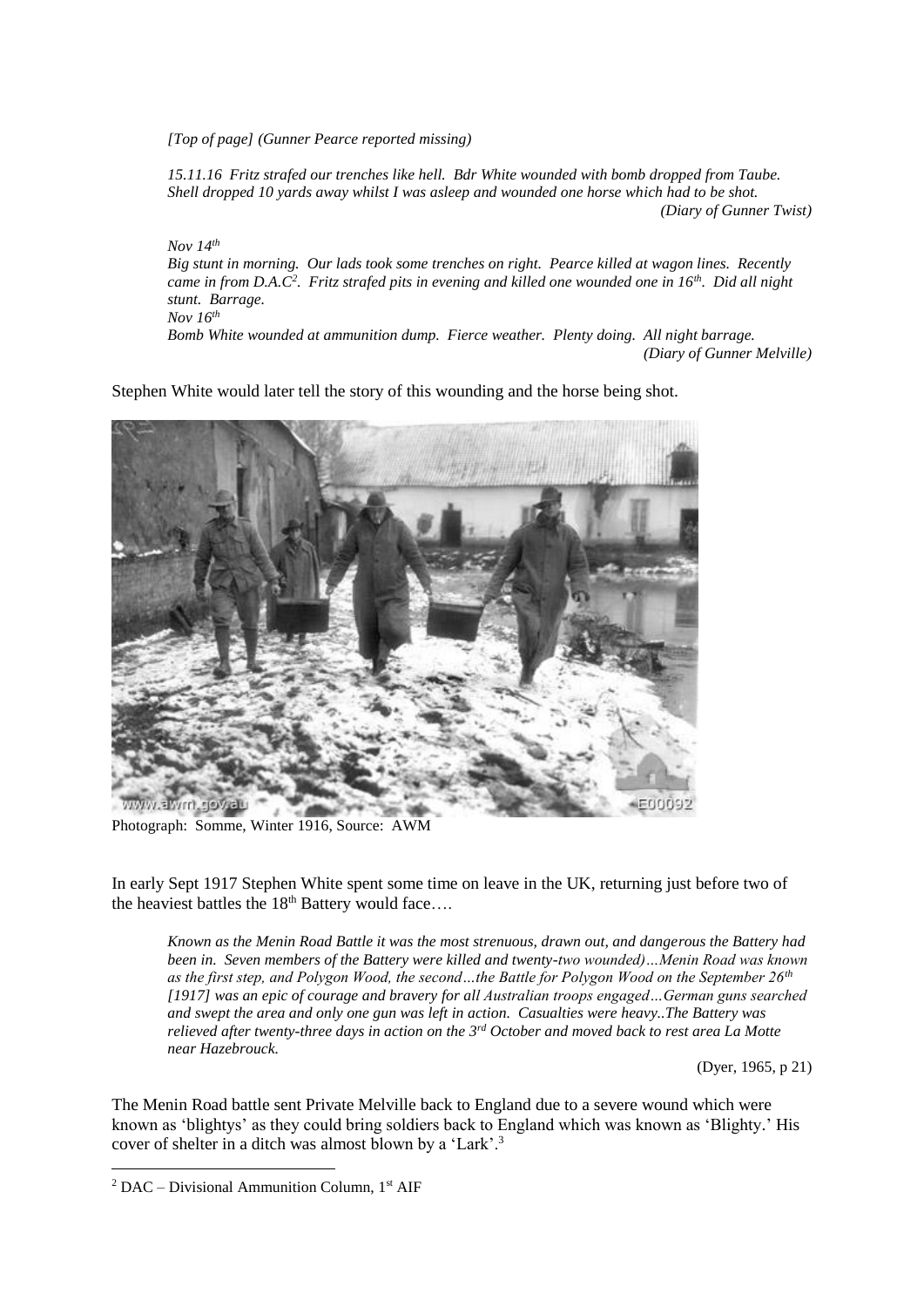## *Sept 24th <sup>1917</sup>*

<u>.</u>

*Started a stunt at 5.30am and Fritz retaliated. Result I get a blighty in the back and Sal Gordon in the head. Lark shelters in a trench where I had crawled and thought my last hour had come. After the strafe was over was carried on stretcher to 2nd Dressing Port. From there was taken to Dressing Stn on Menin Road. Had to wait a long time for ambulance. Wound pained a bit. Had a rough ride to Dressing Stn outside Menin Gate where wound was dressed. Then got another bus on to the Canadian CCS.<sup>4</sup> Had a long painful wait there. Underwent operation at 9pm and came to, freed up about 10 with nice little souvenir in my leg. Waited until morning for train.*

*(Diary of Gunner Melville)*

On 26th September 1917 Corporal Carr from Port Adelaide, Gunner Hensen from Glanville, Gunner Bodholdt from Rosewater, and Bombardier Paterson from the UK, all in the 18<sup>th</sup> Battery, were killed in action at Menin Rd, and buried at the Hooge Crater Cemetery, Zillebeke, Belgium. Bombardier Gray was acknowledged for his efforts on the same day in packing ammunition under heavy fire at Hooge via a meritorious service medal. A story was later told by White that he had just left a trench to have a smoke when it was subsequently blown up with three of his mates in it… he claimed his hair went white overnight.

The 26<sup>th</sup> September 1917 marked the commencement of the Polygon Wood battle which included 23 continuous days of fighting. Weather conditions were atrocious around this time, with mud and rain considered to be worse than the Somme. On the 1<sup>st</sup> October, White was wounded in action. The Battery resumed action on the  $18<sup>th</sup>$  October near Zillebeke and White was again wounded on the  $21<sup>st</sup>$ October. On the same day a letter is dated to Mrs Linda White from the Australian Military Force (Base Records Office, Victoria Barracks) which informs her that her son Wheeler S.W. White is wounded, with no further information. On the 29<sup>th</sup> October 1917 she responds to this information with a letter …

*Dear Sir I have just received your notification informing me that Wheeler S.W White no 8427 6th Army Brigade is reported wounded. I would be glad if you could give me any information as to the nature of his wounds and when he was wounded. For which I will be very thankful to you. Thanking you in anticipation. I am yours Faithfully, Mrs L White Church Street West Port Adelaide South Australia* 

(National Archives record 1850441)

On the 1st November 1917, Mrs Linda White receives a reply from the Base Records Office saying that there is no further information, that it was reported to them that her son's condition was not 'serious' and therefore it could be assumed he is making satisfactory progress. White was sent back to the trenches on the  $17<sup>th</sup>$  November, however fellow soldiers Twist and Melville by this stage were both in England due to injuries. In Dec 1917 White is promoted to temporary Corporal.

<sup>3</sup> A lark is a noisy bird that gave rise to the expressions 'happy as a lark' and in French is known as the 'alouette' the subject of the song sometimes known in English 'Alouette, gentille alouette' about plucking the bird in preparation for cooking.

<sup>4</sup>Casualty Clearing Station. Later in the diary he reports he was at Poperinghe CCS on the  $24<sup>th</sup>$  September 1917.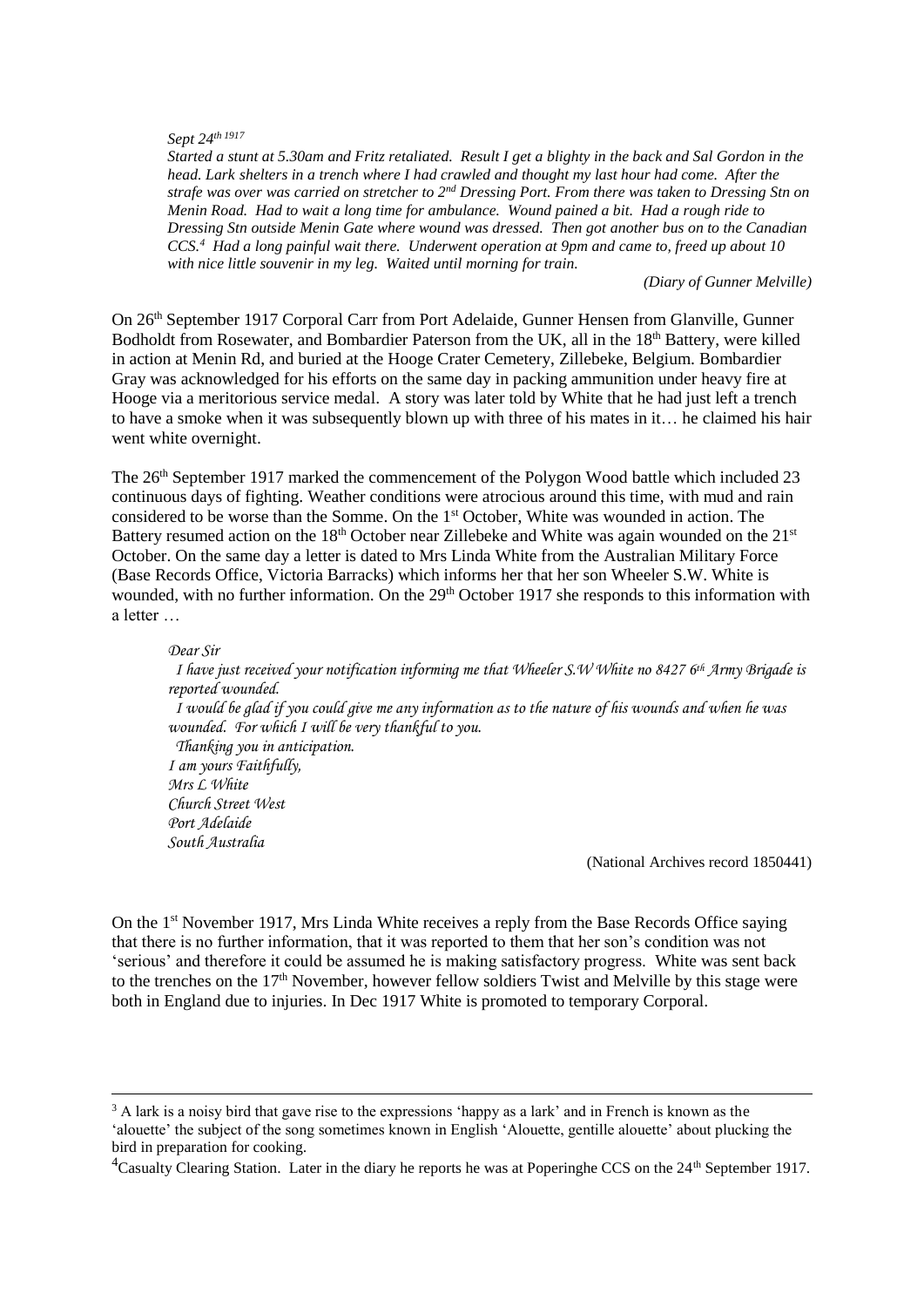

Extract from 18<sup>th</sup> Battery Honor Roll Second Year's Record Indicating wounding of Bombardier White on the Somme, author's private collection

Christmas 1917 was spent by the 18<sup>th</sup> Battery in a camp between Bailleul and Armentiers in Normandy, France, being a white Christmas where snow commenced early on Christmas day. The troops enjoyed turkey followed by pudding and a parcel for each soldier and thanks to the 'Australian Comfort Fund' it was deemed the best Christmas ever by these troops, according to Dyer. The Battery received special parcels prepared by the 18<sup>th</sup> Battery Club, formed from the wives, mothers and sisters of troops in Adelaide.

By 20<sup>th</sup> February 1918 a set of gun pits had been built ready for occupation. Just prior to this many men lost their voice from gas affected timber used to build the pits. In Feb 1918 White is promoted to Corporal, and shortly after that he is hospitalised in the field hospital on the  $20<sup>th</sup>$  February with 'Bronchial Catarrh'. On the 28<sup>th</sup> February was declared to have 'Trench Fever' and sent to the 2<sup>nd</sup> Australian General Hospital in Boulogne. He embarked for England 4th March via the ship *'Pieter de Conick'* and was admitted to East Suffolk & Ipswich General Military Hospital, Colchester on the 4<sup>th</sup> March and then to the  $3<sup>rd</sup>$  Auxiliary Hospital in Dartford, Kent on the  $21<sup>st</sup>$  March.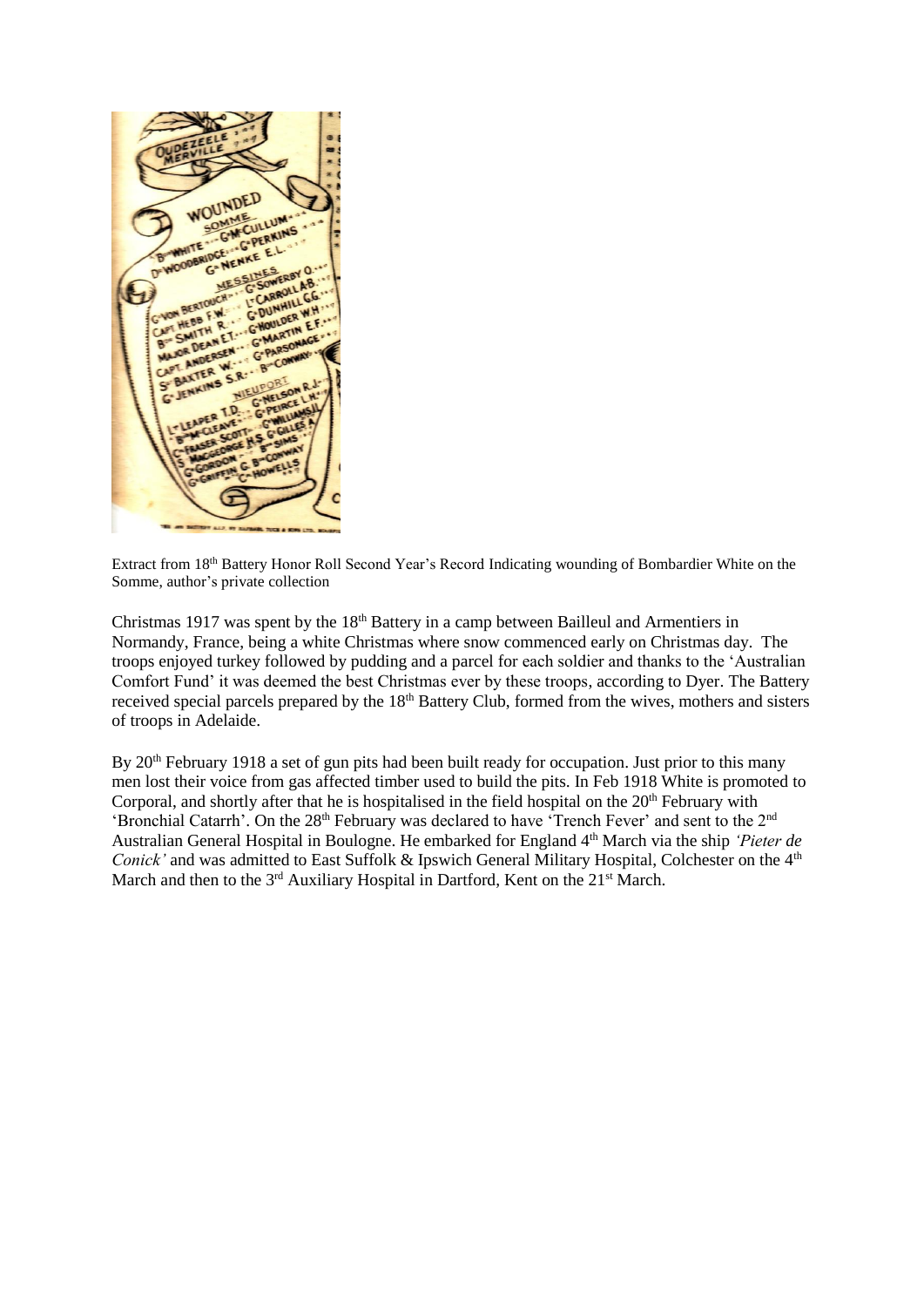

Photograph: Hospital near Boulogne, Source: AWM

On the 10<sup>th</sup> and 17<sup>th</sup> April, 1918, Lynda White receives a note stating that her son Bombardier S.W. White has been admitted to the General Military Hospital in Colchester, a good 6 months after he is hospitalised. On the 10<sup>th</sup> April, 1918, Linda White receives another letter stating that Bombardier S.W. White has been admitted to the hospital in England. She responds to the letter regarding her son's hospitalisation …

*Dear Sir*

<u>.</u>

 *I today received notification of my son Bmdr S.W. White's illness of trench fever and as he is in a lodge or*  Benefit Society could I get a Drs certificate to treatment to the lodge, as I cannot get his sick pay without *one, also a certificate for the time he was wounded last October, as according to the lodge rules a certificate on and off the funds must be privated to the lodge, and if you could supply me with same I will be very thankful to you, Thanking you in anticipation I am yours Faithfully Mrs L White*

(National Archives record 1850441)

Many families at this time were receiving financial support from their son's regular payments from part of their war service income, with minimum and maximum specifications suggested by the army going to men with wives and children. Lodge or Benefit Societies have been likened to other fraternal groups such as Freemasons societies and trade unions, and historically many working class people were organized in these, which provided a kind of insurance in the event of sickness and other events.

On 6 th June 1918, White was sent back to Australia via the ship *'Barambah'* departing from Liverpool with 'Debility - Trench Fever'<sup>5</sup>. He was 'full of shrapnel' and had 'trench feet' or gangrene (which in 1914 had caused 20,000 British casualties) and was told he had only 6 months to live. He had a total army service of 3 years and 91 days, and service abroad was 2 years and 252 days. White went on to live for another fifty years. He married a woman whose fiancé had died in the war, and unable to have

<sup>&</sup>lt;sup>5</sup> A highly contagious infectious disease caused by bacteria carried by lice, associated with high fever, muscle pain especially in the legs, severe headaches - around one fifth to one third of British troops in WW1 were affected.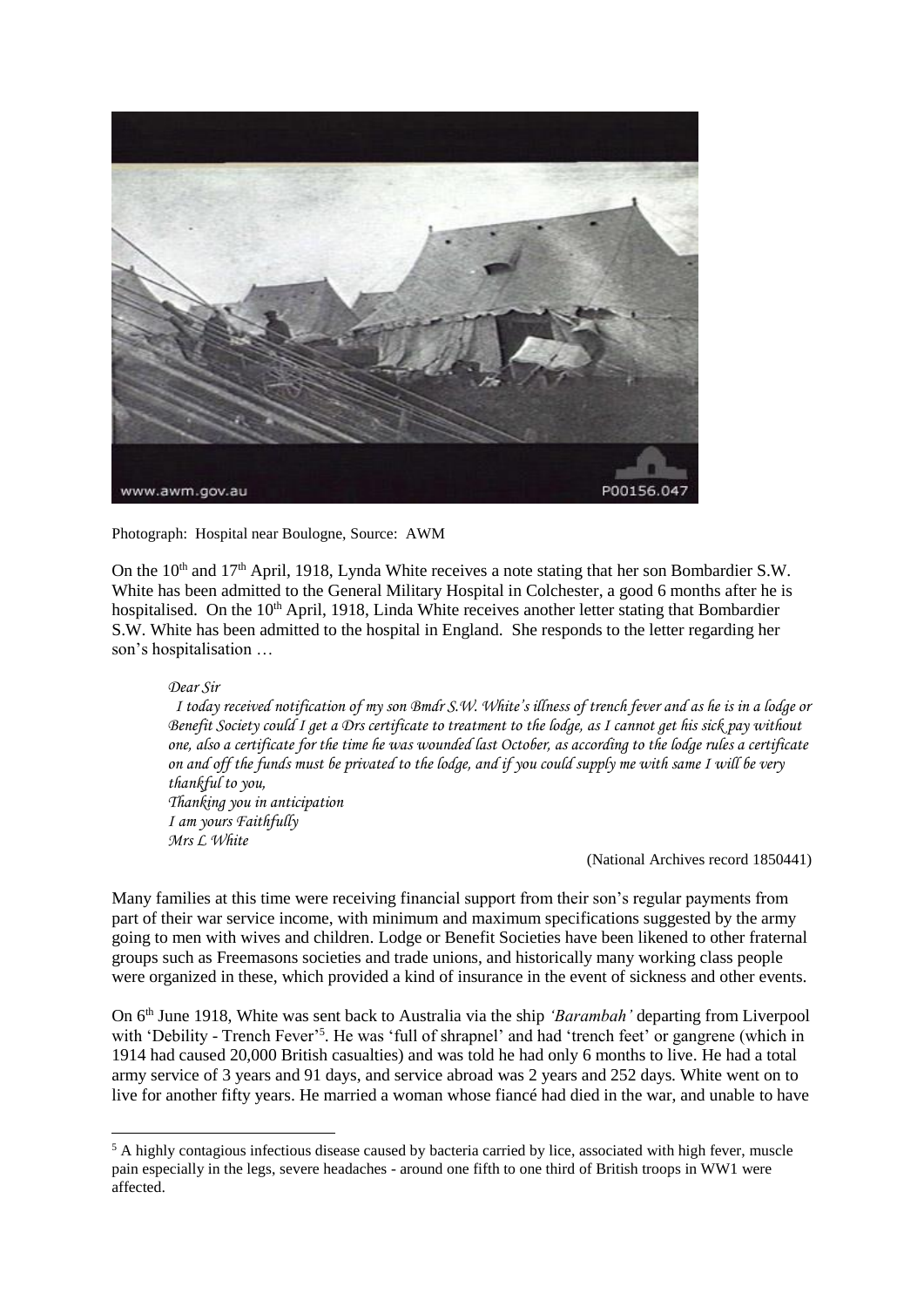children, they received a baby from the Queen's Home in 1926 that was officially adopted in the Port Adelaide Court House in 1929 (their only child). Stephen White was given a war service home/state bank loan in 1919 and lived at Cheltenham and then Minnipa on the West Coast of South Australia (from around 1924) 6 . However, he may have lost this house in 1927 in the lead up to the Great Depression (which first hit South Australia and Port Adelaide very hard, as described in the book *Hunger Town*). He worked on land under the Soldier Settlement Act at Minnipa, where he is also described as a blacksmith and wheelwright. His 'blacksmithing and wheelwright' plant equipment was for sale in the West Coast Sentinel, July 1939. He returned to Port Adelaide in 1938/39.7



No publication of this image in any form permitted without permission: contact the State Library of South Australia. Photograph: War memorial unveiling at Glanville by Sir Henry Galway (Governor), 1918 Source: SLSA

Locally, the significant number of men from Glanville, Port Adelaide, who died during the war were remembered in a ceremony led by the South Australian Governor Sir Henry Galway in 1918, with the unveiling of the Glanville War memorial. Every year former members of the 18<sup>th</sup> Battery marched in the ANZAC day parade followed by a drink at the Gresham Hotel (until it was demolished in 1965), which was on the corner of North Terrace and King William Street, near Gresham Lane. The 18<sup>th</sup> Battery Men's Club held their main annual function on the 22<sup>nd</sup> November, the date they had disembarked from Australia.

The enduring Western Front battle was one of the bloodiest of all and many allied soldiers were lost here. A total of 46,000 Australian soldiers perished on the Western Front, the highest number of casualties for WW1 (14,000 died elsewhere). A total of 313,000 (out of 4.5 million in Australia) had volunteered for military service. There is the Australian National War Memorial in Villers-Bretonneux, France where Anzac Day is still commemorated. The Thiepval Memorial to the Missing of the Somme is the largest of all memorials and carries the name of 73,357 unknown British and Commonwealth (including Australian and South African soldiers). At Menin Gate there is now an impressive memorial carrying the names of over 6000 Australian soldiers killed there with no known

1

<sup>6</sup> Mr S. W. White delivered the first load of new season's wheat in 1924 at Minnipa, according to the West Coasts Sentinel of 6 Dec, 1924.

<sup>&</sup>lt;sup>7</sup> His son's Quarterly Review of 1938 lists him living at 9 College Street, Portland, a place later purchased by S.W.White.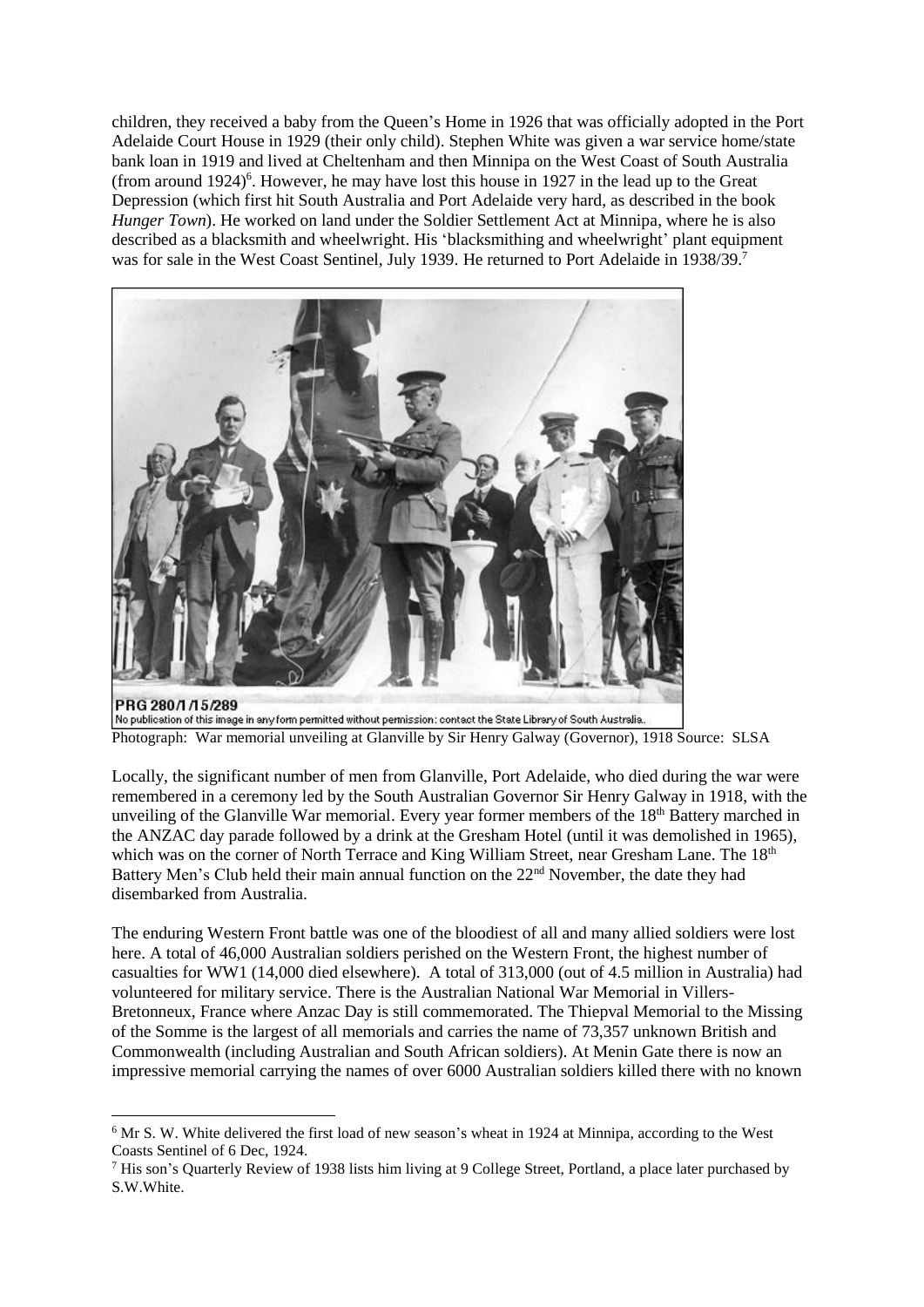grave and a total of 54, 896 Commonwealth soldiers with unknown graves. Menin Gate led to 'Hell Fire Corner' where

*there is a small stone by the road side stating that this is where the German Army were stopped in their advance. The Menin Gate memorial, built into the ramparts of Ypres, has on the East side a figure of the British Lion with the words "they shall not pass".*

(Dyer 1965: 23).

Eighty years after these events, in August 1997 I had the opportunity to visit these former Western front battle fields in Belgium, Flanders fields, the Menin Gate Memorial and around Ypres, and was extremely moved. It certainly put into perspective the shock of hearing the death of Princess Diana of Wales announced on the tour bus early that morning. My diary extract from this visit reads...

## Aug 1997

*We went to the battlefields around Ypres where Grandfather White fought – Paschendale, Messines – There were many trenches, pill-boxes, cemeteries, shells/ammunition left – so much active ammunition is still buried underground – around 3-4 fatalities per year still occur through farmers hitting some live shells with a plough or similar. So much more keeps being found or is dug up. The Belgian [tour] guide's two uncles were in the war – his grandmother gave birth to his father in a refugee camp. He was passionate about it – he tried to give us a picture of what conditions were like – hell on earth. How does a human survive these conditions? We saw a trench that was '4 star' – an underground hole with beds packed in – it would have been rat and flee infested – they called the rats 'trench rabbits' they were so huge. The Aussie diggers – sewer-rats – dug massive underground trenches – as the Germans fought on top of them – many died by drowning in mud. The Tyne Cot cemetery is huge – but there are so many others full of white stone graves.*

*At first gas was combated only by dipping a hanky or sock in water – or urine – then women's sanitary pads were sent over for the gas. We read stories of people who dragged mates out of mud and had to leave them – had to kill them to put them out of pain and go on.*

*How did they survive this bloodshed? I can't understand – but if Grandpa White hadn't survived – hadn't gone home with trench fever and '6 months to live' – hadn't survived being blasted with shrapnel– I wouldn't be here today.*



Photograph: Menin gate, Ypres, 1997, author's private collection